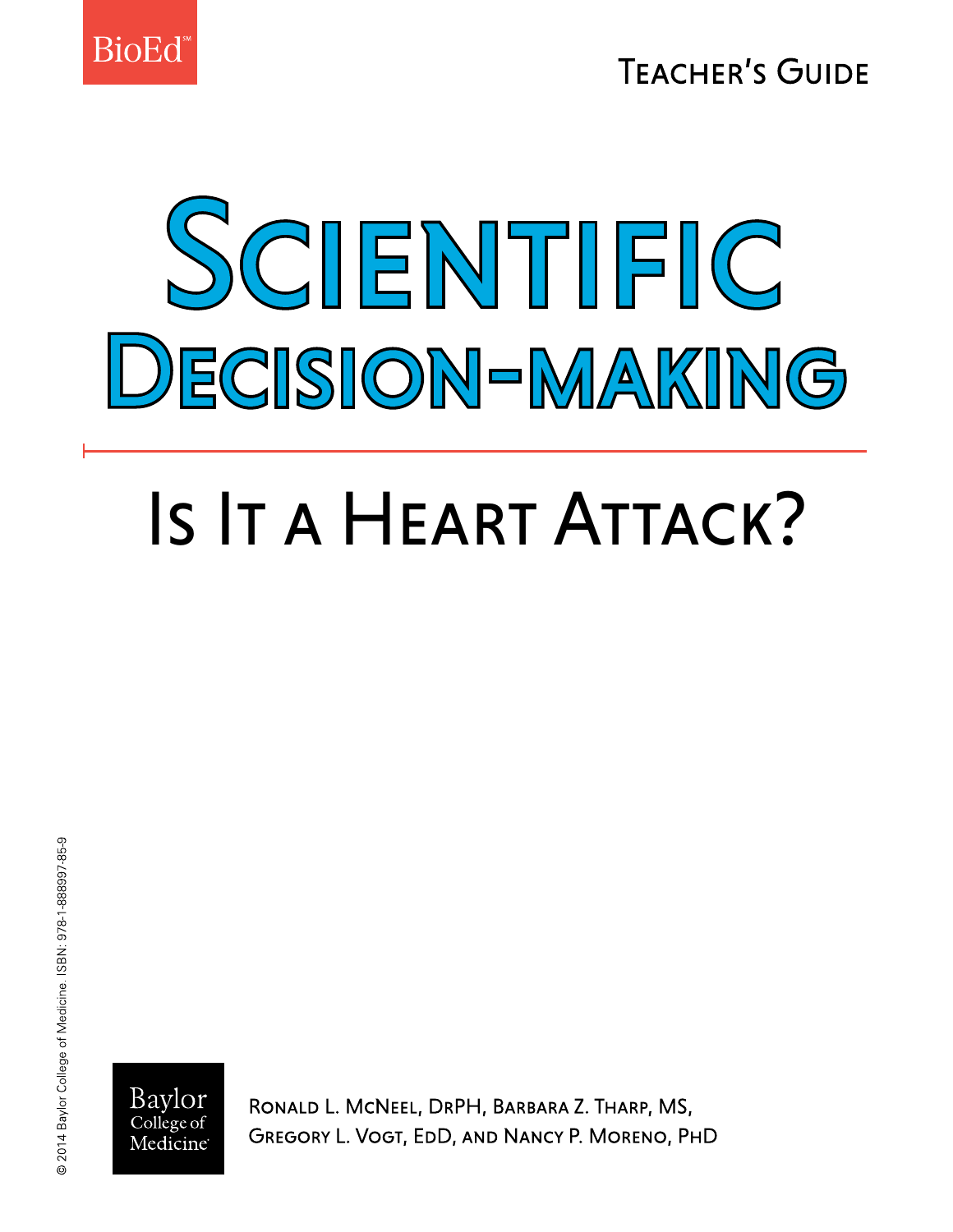

### About the Project



The Scientific Decision-making curricular unit, produced as part of the project entitled AHRQ's Ischemic Heart Disease Products Translated for High School Populations, was funded by a grant (R18HS019248) from the Agency for Healthcare Research and Quality (AHRQ). The project's goal is to develop—and evaluate the effectiveness of—high school-level teaching materials focusing on evidence-based decision-making using examples related to cardiovascular health.

**CENTER FOR EDUCATIONAL OUTREACH** 

Activities described in this book are intended for middle or high school students under direct supervision of adults. The authors, Baylor College of Medicine and AHRQ cannot be held responsible for any accidents or injures that may result from conduct of the activities, from not specifically following directions, or from ignoring cautions contained in the text. The opinions, findings and conclusions expressed in this publication are solely those of the authors and do not necessarily reflect the views of BCM or the sponsoring agency.

© 2014 Baylor College of Medicine. All rights reserved. ISBN: 978-1-888997-85-9

### BioEd<sup>\*</sup>

BioEd<sup>SM</sup> Teacher Resources from the Center for Educational Outreach at Baylor College of Medicine.

Authors: Ronald L. McNeel, DrPH, Barbara Z. Tharp, MS, Gregory L. Vogt, EdD, and Nancy P. Moreno, PhD. Editor: James P. Denk, MA Designer: Martha S. Young, BFA

#### **ACKNOWLEDGMENTS**

This project at Baylor College of Medicine has benefited from the vision and expertise of scientists and educators in a wide range of specialties. Our heartfelt appreciation goes William A. Thomson, PhD, Professor and Director of the Center for Educational Outreach, and C. Michael Fordis, MD, Senior Associate Dean and Director of the Center for Collaborative and Interactive Technologies at Baylor College of Medicine, who have lent their support and expertise to the project.

We are especially grateful to the many classroom teachers in the Houston area who participated in the field tests of these materials and provided invaluable feedback.

All persons depicted in photographs throughout this guide are models and their images are used strictly for illustrative purposes only. The images are not intended to represent the model, nor any person living or deceased.

#### **CONTACT**

Center for Educational Outreach, Baylor College of Medicine One Baylor Plaza, BCM411, Houston, Texas 77030 713-798-8200 • 800-798-8244 edoutreach@bcm.edu | www.bioedonline.org | www.bcm.edu

Scientific Decision-making: Supplementary Activities on the Cardiovascular System **EXECUTE THE PROJECT/ACKNOWLEDGMENTS**<br>© Baylor College of Medicine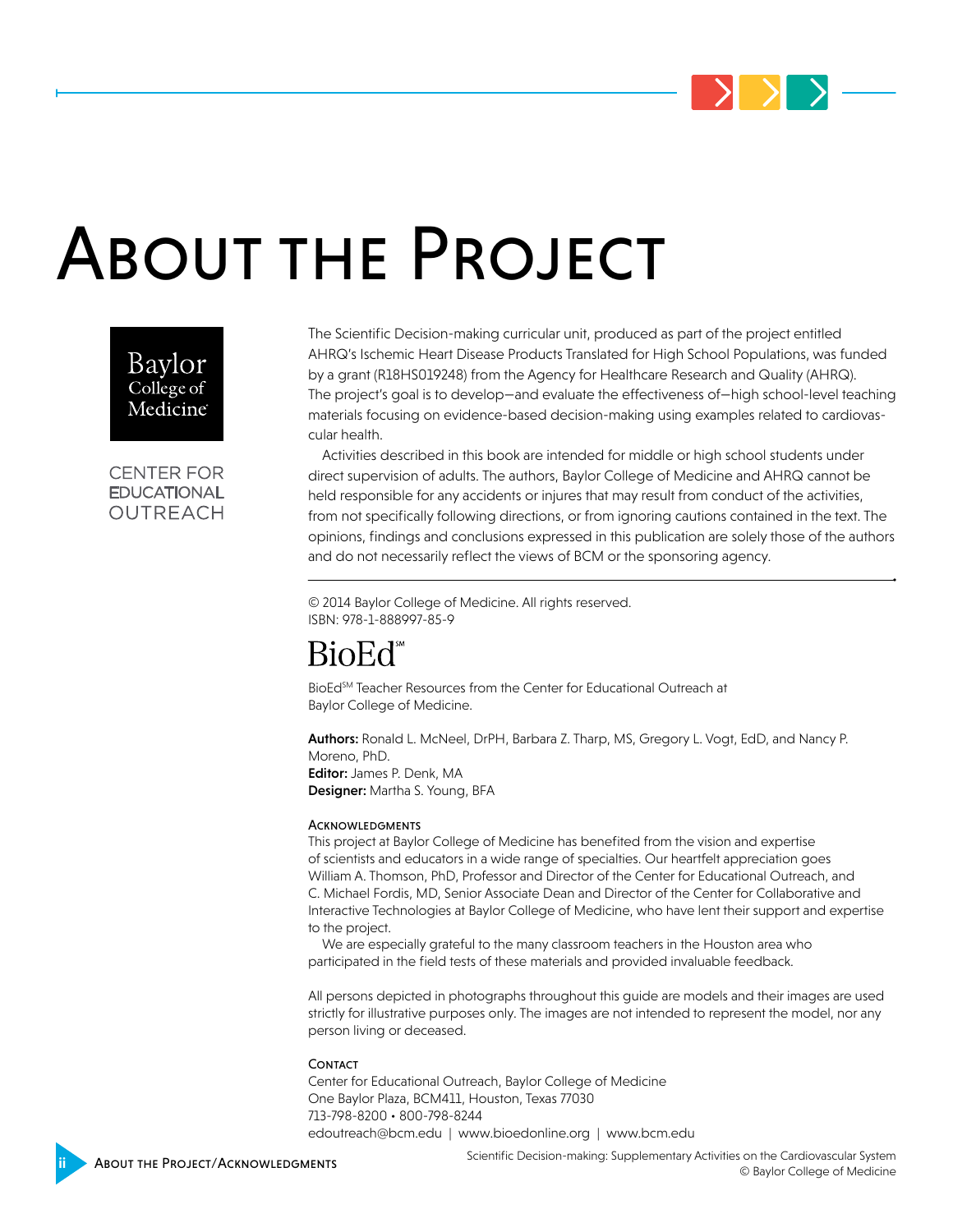

**Setup:** 10 minutes | **Class:** One 45-minute class period (An additional class period may be required to view the three 10-minute segment videos in item 9.)

### Is It a Heart Attack?

#### *Overview*

Using reference materials and their own knowledge, students compile a list of warning signs and symptoms of a heart attack. Students also view a video showing what happens immediately before, during and after a heart attack.



© Paul Vasarhelyi

Y our class has learned about plaques that form, over time, inside the arteries. These<br>plaques may become unstable and rupture, resulting in formation of blood clots the<br>can block an artery completely. Blockage of a corona plaques may become unstable and rupture, resulting in formation of blood clots that can block an artery completely. Blockage of a coronary artery results in a heart attack, or myocardial infarction (MI). Blockage of an artery that feeds the brain causes a stroke. A severe reduction or full stoppage of blood flow to any part of the heart for more than a few minutes deprives heart muscle cells of oxygen, causing permanent injury and death of the cells. Extensive damage and loss of heart muscle can kill or disable an individual. This is why it is so critical to recognize and treat a heart attack as quickly as possible.

Someone having a heart attack may experience one or more signs and symptoms. The most common warning sign is mild to severe chest pain or discomfort, uncomfortable pressure, or squeezing in the center or left side of the chest. However, one-third of heart attack patients report no chest pain. Another warning sign is shortness of breath, either during or before the onset of chest pain. Heart attack pain sometimes feels like indigestion or heartburn. Some individuals also experience nausea, vomiting, light-headedness and/or dizziness. Some victims break out in a cold sweat, or feel discomfort in one or both arms, the back, neck or jaw. Women account for nearly half of all heart attack deaths, and are more likely than men to experience shortness of breath, nausea/vomiting, and back or jaw pain.

The survival of a heart attack victim may depend on how quickly these signs are recognized and medical aid is rendered. If you think you or someone else may be having a heart attack, call 911 immediately. It is better to be safe than sorry. The sooner treatment begins, the less damage the heart will sustain, and the greater the chances for recovery.

#### Materials (see Safety)

#### Teacher

- Signs Introduction PowerPoint<sup>®</sup> file included with this unit
- Copies of "Warning Signs and Symptoms of a Heart Attack," reference material
- Computer and projector or interactive white board
- Internet connection (to view the video, YouTube must be allowed in your school)

#### Each team of students will need:

• Notebook paper (one sheet per student)

#### **SETUP**

Have the PowerPoint® slideshow, Signs Introduction, ready for viewing before class. If using the video, be sure the video links or files are open and ready to project.

Conduct a discussion with the entire class. Then have students work in teams of four for the remainder of the activity.

#### **SAFETY**

Students should wash their hands with soap and water before and after any science activity, even if wearing gloves. Always follow all district and school laboratory safety procedures.

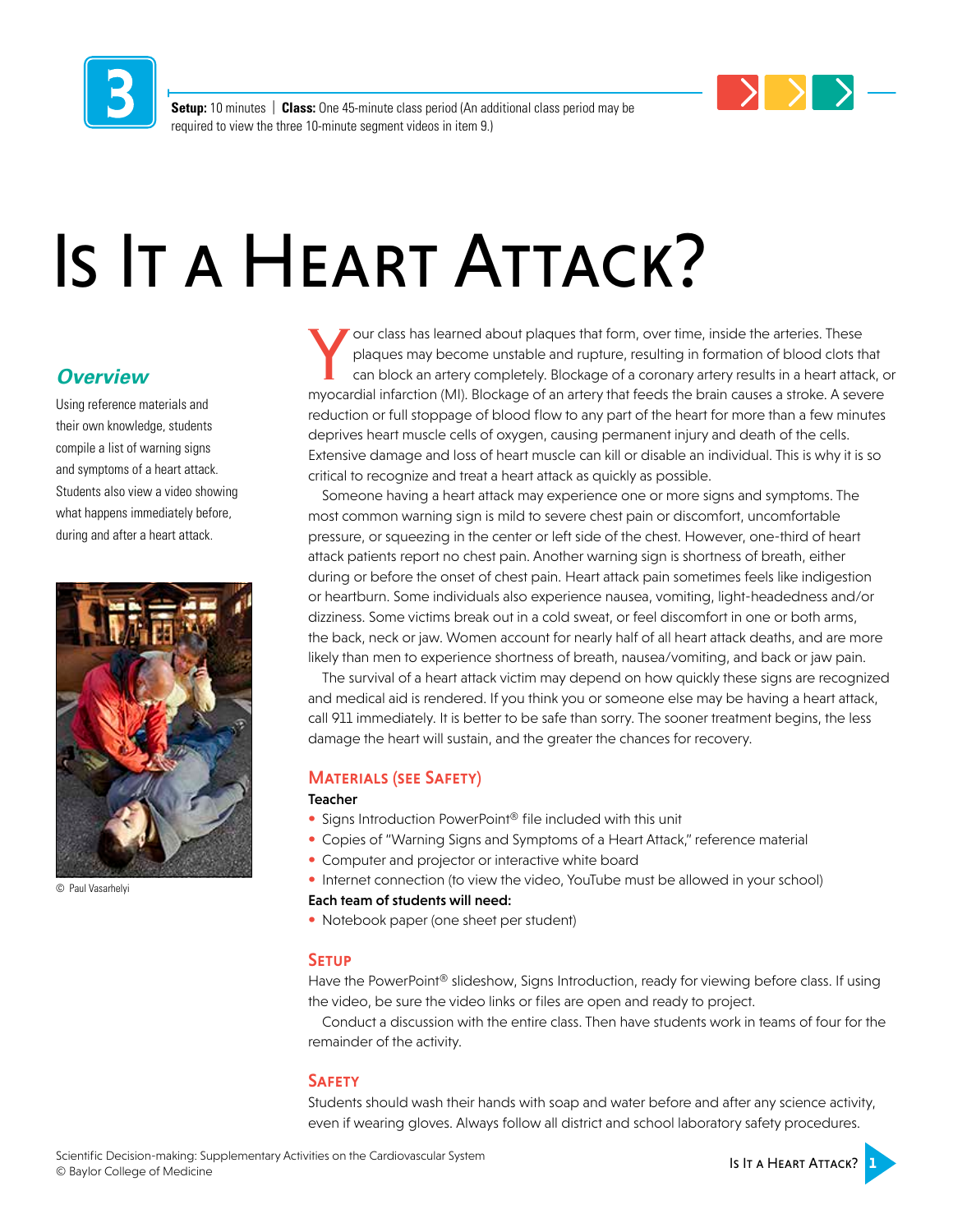#### *Information Resources*

- **American Heart Association**  <http://www.heart.org>
- **National Heart, Lung and Blood Institute**  <http://www.nhlbi.nih.gov>

• **Mayo Clinic**  <http://www.mayoclinic.com>

#### *Body Story: Episode 3*

YouTube links for the three, ten-minute video segments are shown below (see Step 9).

#### **Part 1, Episode 3:**

[http://www.youtube.com/](http://www.youtube.com/watch?v=MyZ1-haX_ZE) [watch?v=MyZ1-haX\\_ZE](http://www.youtube.com/watch?v=MyZ1-haX_ZE)

**Part 2, Episode 3:**  <http://www.youtube.com/watch?v=> RtCbJoIDslE&feature=related

**Part 3, Episode 3:**  <http://www.youtube.com/watch?v=> 9hxzHqG5Vg8&feature=related

#### **PROCEDURE**

- 1. Show the first PowerPoint<sup>®</sup> slide (road sign indicating danger from falling rocks). Ask students, *What does this picture say to you?*
- 2. Move to the second slide (road sign showing a sharp curve). Ask, *What is the meaning of this picture?*
- 3. Show to the third slide (sign warning of children at play). Repeat your questions to prompt students' discussion.
- 4. Display the fourth slide and ask students, *What do all of these pictures have in common?*  [All contain "danger" warning signs.]
- 5. Ask the class, *How important is it to understand the meaning of these signs? Why?*
- 6. Show the fifth slide (man clutching his chest in pain) and ask the class, *What do you think might be happening to the person in this picture?* Students should realize the man might be having a heart attack. Ask, *Are there warning signs for heart attacks?*
- 7. Distribute a copy of "Warning Signs and Symptoms of a Heart Attack," to each team. Have each team member read a portion of the material out loud. Using the reference materials, have each team create a list of at least 8 warning signs and symptoms. Possible answers include the following.
	- No warning signs or symptoms
	- Chest pain or discomfort
	- Squeezing sensation or pressure in the chest that doesn't go away
	- Feeling of indigestion or heartburn that cannot be relieved
	- Aching in one or both arms (most commonly the left arm if only one)
	- Ache or pain in the neck, jaw, or stomach
	- Shortness of breath
	- Nausea or vomiting
	- Light-headedness or sudden dizziness
	- Cold sweat
	- Fatigue (malaise or lack of energy)
	- Sleep disorders
- 8. Have each team place a star in the margin next to three signs or symptoms that surprised them. Then, lead a class discussion in which students share some of their surprises. Most commonly, students are surprised by "no signs at all," "jaw pain," and "back pain."
- 9. Show the Discovery Channel video, "Body Story: Episode 3, The Beast Within Heart Attack," (for URLs, see "Body Story: Episode 3," left sidebar).
- 10. End with a class discussion of what happened during the video, or have students conduct a "3-2-1" exercise for discussion or submission (each student notes 3 things he/she learned; 2 interesting facts; and 1 question he/she still has).